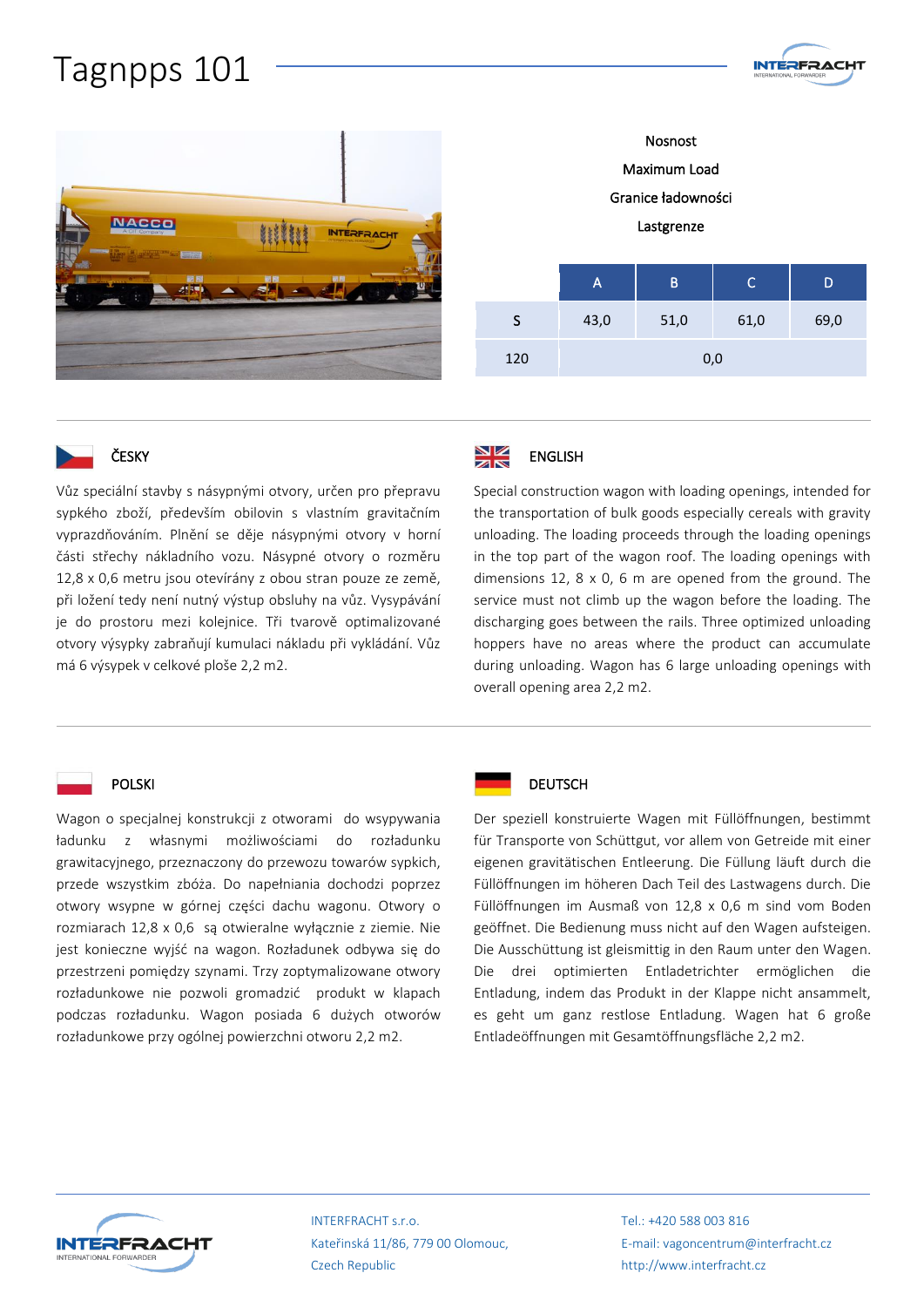# Tagnpps 101





[Návod](Roof-Operation-on-Tagnpps-101.pdf) / [Instrukcja](Roof-Operation-on-Tagnpps-101.pdf) / [Manual / Anleitung](Roof-Operation-on-Tagnpps-101.pdf) 

# Technické parametry / Danne techniczne / Technical details / Technische Daten

| Ložný objem / Objętność ładunkowa / Load volume / Laderaum                                                                      | $101 \text{ m}^3$ |
|---------------------------------------------------------------------------------------------------------------------------------|-------------------|
| Délka přes nárazníky / Długość całkowita / Length over buffers / Länge über Puffer                                              | 16 000 mm         |
| <b>Hmotnost prázdného vozu</b> / Waga własna wagonu / Net weight / Eigengewicht                                                 | Max 21 000 kg     |
| Max. rychlost / Predkość maksymalna / Max. speed / Höchstgeschwindigkeit                                                        | 120 km / $h$      |
| Násypný otvor / Zasypny otwor / Loading opening / Beladeöffnung                                                                 | 600 x12800 mm     |
| Počet výsypných otvorů / Ilość zsypowych otworu / Number of discharge openings / Anzahl des Entladetrichter                     | 6                 |
| <b>Délka pro kolejovou váhu</b> / Length of wagon for rail scale / Länge für eine Schienenwaage / Dlugość dla<br>wagi kolejowej | 12 760 mm         |





INTERFRACHT s.r.o. Kateřinská 11/86, 779 00 Olomouc, Czech Republic

Tel.: +420 588 003 816 E-mail: vagoncentrum@interfracht.cz http://www.interfracht.cz